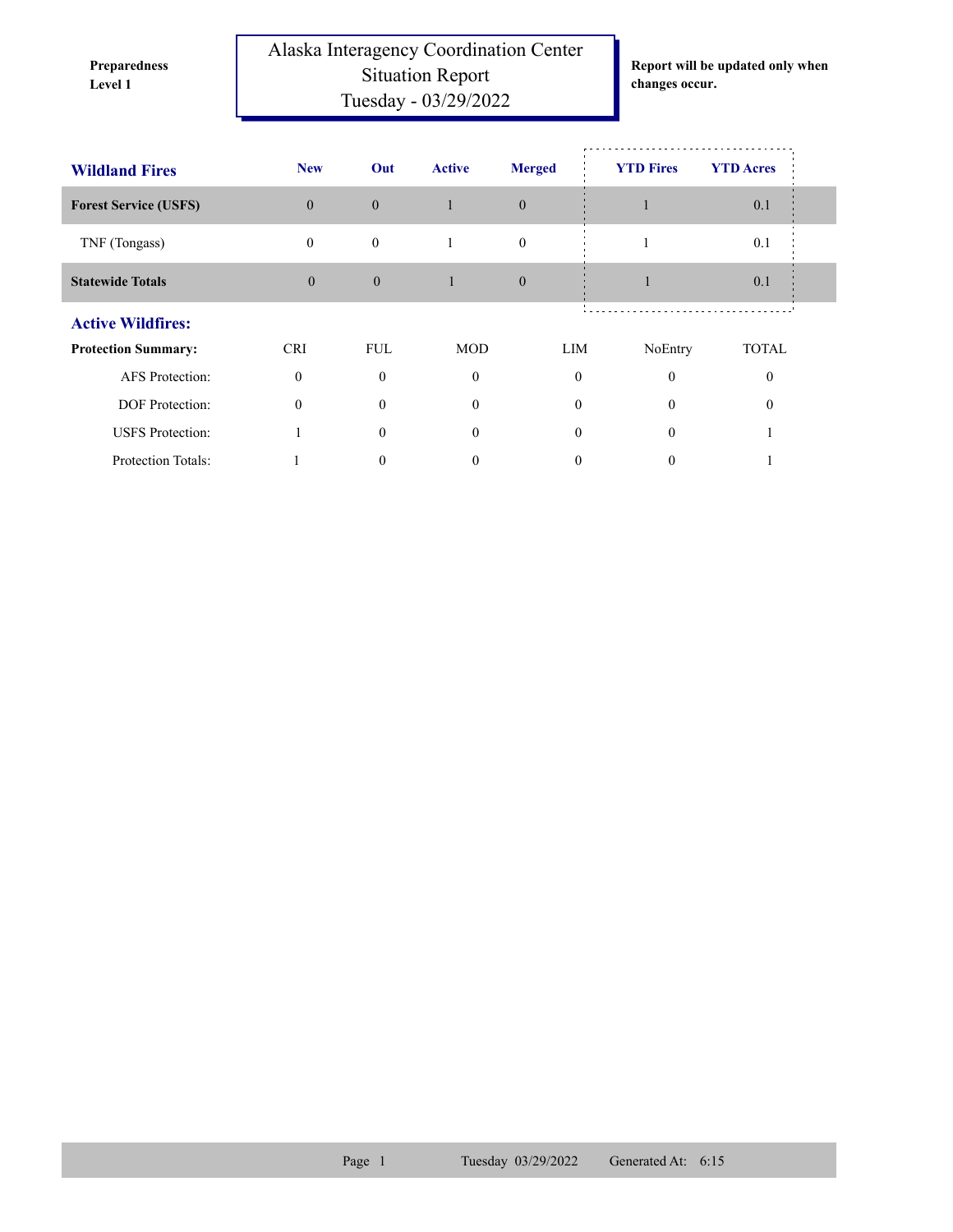| <b>Active Fires Status Summary</b> |                   |                     |                 |                   |  |  |  |  |
|------------------------------------|-------------------|---------------------|-----------------|-------------------|--|--|--|--|
|                                    | Staffed           |                     |                 | Unstaffed         |  |  |  |  |
|                                    | Contained $(S/C)$ | Uncontained $(S/U)$ | Contained (U/C) | Uncontained (U/U) |  |  |  |  |
| <b>AFS</b> Protection:             | 0                 |                     |                 |                   |  |  |  |  |
| <b>DOF</b> Protection:             |                   |                     |                 |                   |  |  |  |  |
| <b>USFS</b> Protection:            | 0                 |                     |                 |                   |  |  |  |  |
| Status Totals:                     |                   |                     |                 |                   |  |  |  |  |

| <b>Active Fires Acreage Summary</b> |                  |                |  |  |  |  |
|-------------------------------------|------------------|----------------|--|--|--|--|
|                                     | Acres            | Acreage Change |  |  |  |  |
| Monitor                             | 0.1              |                |  |  |  |  |
| Fires                               | Total Acres: 0.1 |                |  |  |  |  |

| <b>Prescribed Fires</b>  |                  |                  |            |        |               |
|--------------------------|------------------|------------------|------------|--------|---------------|
| Missing Owner ID         | <b>YTD</b> Fires | <b>YTD</b> Acres | <b>New</b> | Active | Out Yesterday |
| Fuels Management Totals: |                  |                  |            |        |               |

| <b>Cause Summary For All Fires (Includes Merged Fires But Not Prescribed Fires)</b> |  |  |             |  |  |  |
|-------------------------------------------------------------------------------------|--|--|-------------|--|--|--|
| Human:                                                                              |  |  | $0.1$ Acres |  |  |  |
| Total:                                                                              |  |  | 0.1 Acres   |  |  |  |